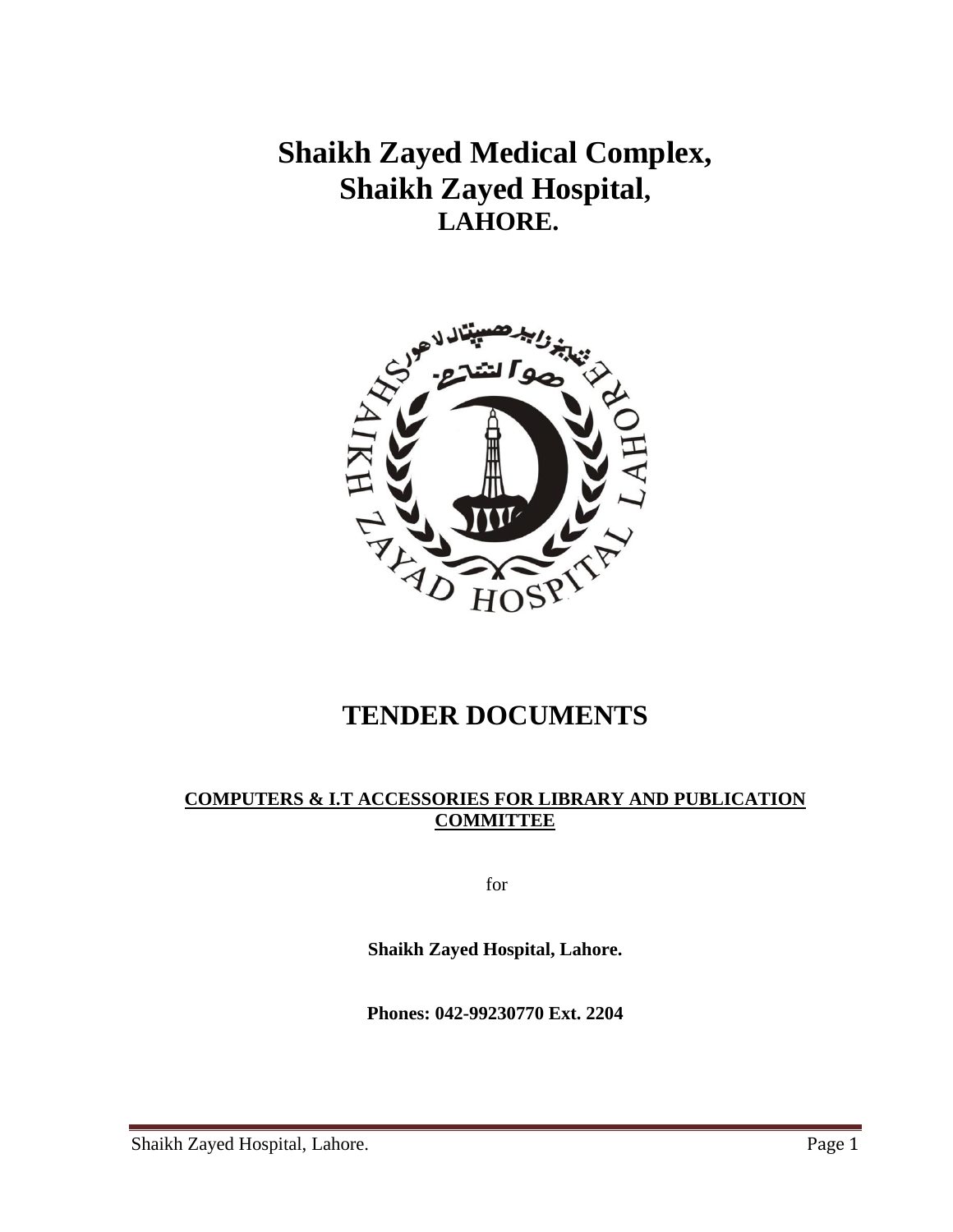## **TABLE OF CONTENTS**

| 1.<br>3. | <b>General Instructions</b>                                        | 5         |
|----------|--------------------------------------------------------------------|-----------|
|          | <b>Preparation of Bids</b>                                         | 7         |
|          | <b>Bidding Method (Single Stage Two Envelop Bidding Procedure)</b> | 8         |
|          | <b>Award of Contract</b>                                           |           |
|          | <b>General Conditions of Contract</b>                              | <b>10</b> |
|          |                                                                    | 12        |
|          | <b>Annexures</b>                                                   |           |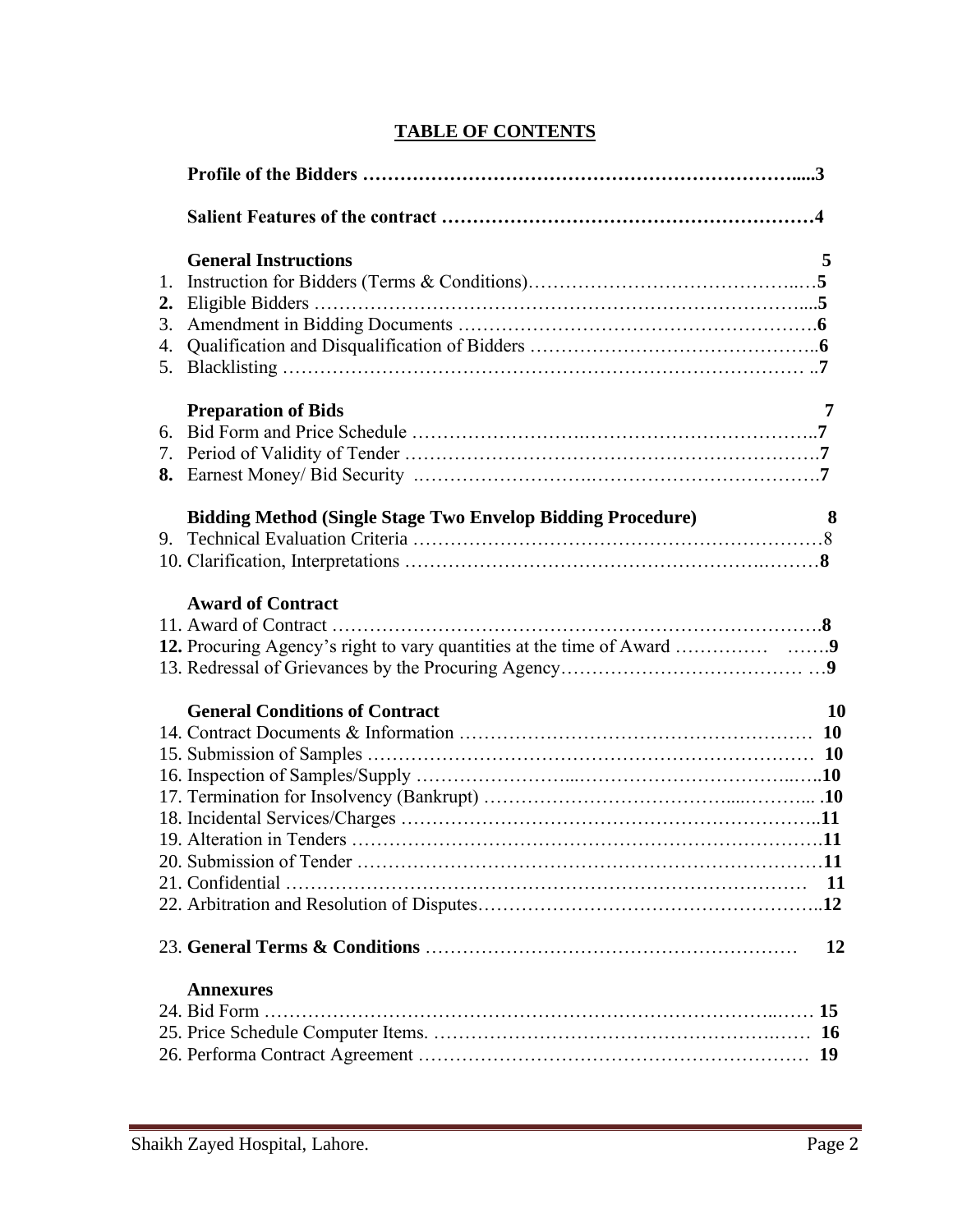## **PROFILE OF THE BIDDER**

#### **NAME OF CONTRACTOR**

**ADDRESS** 

#### **MOBILE NUMBER OR OFFICE NUMBER**

#### **CNIC NUMBER/COPY**

#### **NTN NUMBER**

## **TOTAL COST OF TENDER**

CDR No.

#### **SIGNATURE OF CONTRACTOR**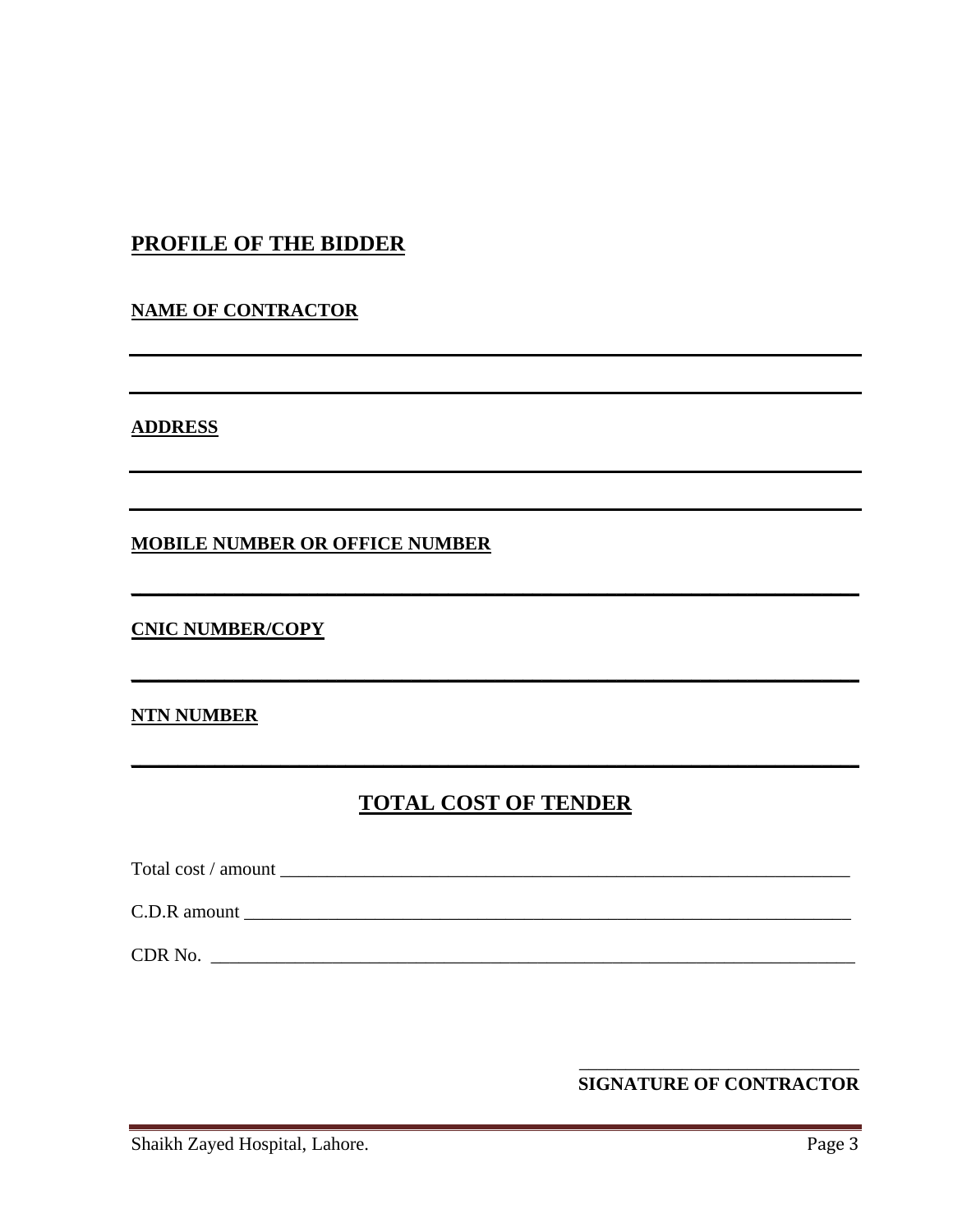# *SALIENT FEATURES OF THE CONTRACT*

| Date of issue of tender                                                                                        |                                                            |
|----------------------------------------------------------------------------------------------------------------|------------------------------------------------------------|
| Place of issuance of tender                                                                                    | Accounts Office, Shaikh Zayed Hospital,<br>Lahore.         |
| Place of submission of tender                                                                                  | Administrator Office, Shaikh Zayed Hospital,<br>Lahore.    |
| Last date and time for submission of tender.                                                                   | Date: 25.05.2022 Time: 11:00 A.M                           |
| Date and time for opening the tender.                                                                          | Date:25.05.2022 Time: 11:30 A.M                            |
| Place of tender opening                                                                                        | Auditorium No.1 (First Floor SZH)                          |
| Amount of earnest money in the form of<br>Demand Draft/Pay Order drawn on any<br>scheduled bank.               | <b>Rs.100,000/</b> $= (2.5\% \text{ of Estimate d Cost})$  |
| Date of commencement                                                                                           | Within 10 days of issue of letter of award.                |
| Time for completion of the works/supply                                                                        | <b>30 days</b> from issuance the letter of supply<br>order |
| Period within which formal agreement shall<br>be accepted by the bidder from date of issue<br>of Award Letter. | 15 days                                                    |
| Bid Validity.                                                                                                  | 180 days from the date of tender opening.                  |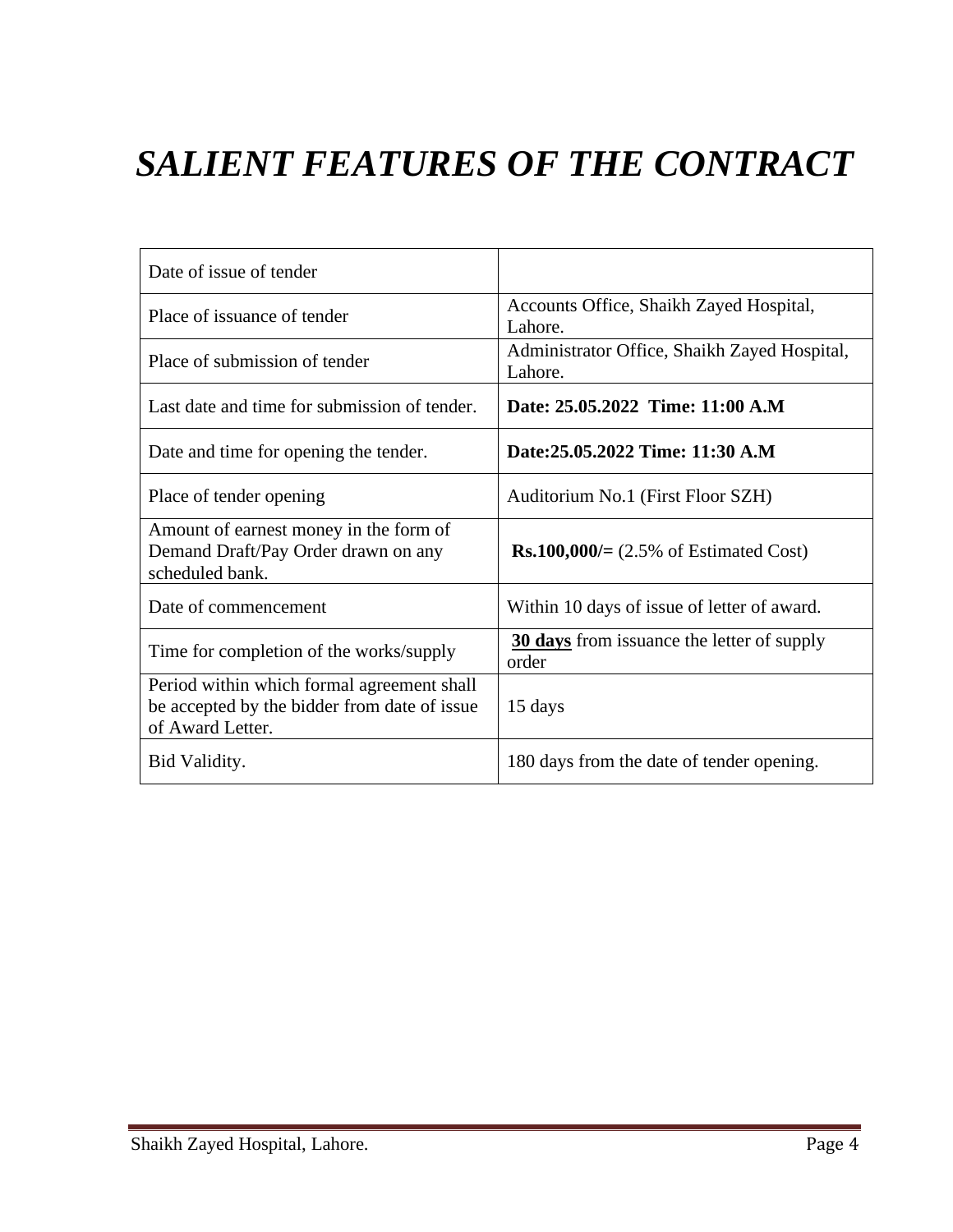#### ❖ **GENERAL INSTRUCTIONS**

#### **1. INSTRUCTIONS FOR BIDDERS (TERMS & CONDITIONS):-**

The Contractor shall be issued the tender documents on payment of Rs. 2000/- (Two Thousand rupees only) non-refundable. Tender Documents will be issued from Accounts Office, Shaikh Zayed Hospital Lahore on any working day within office hours from 8:00 A.M to 2:30 P.M and only on Friday 8:00 A.M to 12:00 P.M.

#### **A- PREPARATION OF THE TENDERS:-**

#### 1- **Introduction**

- 1.1 The purpose of these instructions is to provide the Bidders with the necessary information and instructions to enable them to prepare and submit their tender bid in a coordinated manner and to establish the procedure to be followed up to the time when the contract is awarded.
- 1.2 Tenders shall be prepared at the Bidders own cost and must be submitted on the attached prescribed form of Tender. All pages of the Tender Document must be signed and stamped by the Bidders. The preparation of the tender document and any correspondence in connection with the tender documents should be in English language.
- 1.3 Any offer/bid not received as per terms & conditions of the Tender. No offer shall be considered if:-
	- Received without earnest money fixed by the procuring agency.
	- It is received after the time and date fixed for its receipt.
	- The offer is ambiguous.
	- The offer is received by fax or e-mail.
	- The offer is received from a blacklisted firm.
	- The offer is not conforming to specification indicated in the tender document.
	- Any conditional offer.
	- The cover envelope should indicate particular tender name, tender date.
	- The envelope must be properly sealed.

#### **2. ELIGIBLE BIDDERS:-**

- 2.1 This invitation for bids is open to all original manufacturers/authorized sole agents/registered firms/stockiest/companies in Pakistan.
- 2.2 The bidders should be submitted a certificate that bidder is not any/under a corrupt and fraudulent practices with government (Federal, Provincial) a local body or a public sector organization.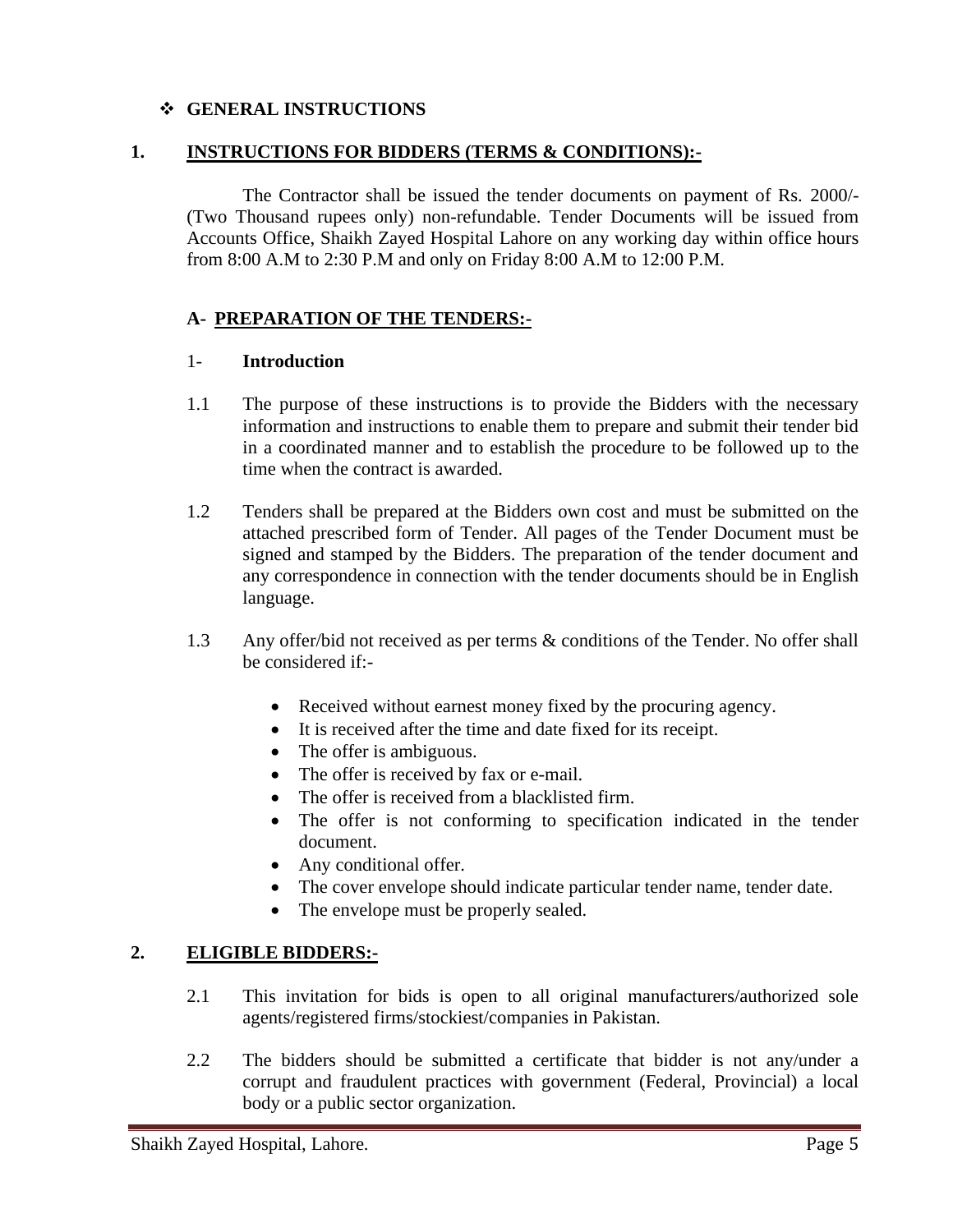#### **3. AMENDMENT IN BIDDING DOCUMENTS:-**

- 3.1 At any time prior to the deadline for submission of bids, the Procuring Agency, for any reason, whether at its own initiative or in response to a clarification requested by a prospective bidder, may modify the bidding documents by amendment.
- 3.2 All prospective bidders that have received/purchased the bidding documents shall be notified of the amendment in writing, and shall be binding on them. In order to allow prospective bidders reasonable time in which to take the amendment in to account in preparing their bids, the Procuring Agency, at its discretion, may extend the deadline for the submission of bids. Amendment notice to that effect shall be communicated in the same manner as the original invitation to bid.

#### **4. QUALIFICATION AND DISQUALIFICATION OF BIDDERS:-**

- 4.1 In the absence of prequalification, the Procuring Agency shall determine to its satisfaction whether the bidder that is selected as having submitted the lowest evaluated responsive bid is qualified to perform the contract satisfactorily.
- 4.2 An affirmative determination shall be a pre-requisite for Award of the Contract to the Bidder. A negative determination shall result in rejection of the Bidder's bid, in which event the Procuring Agency shall proceed to the next lowest evaluated bid to make a similar determination of that Bidders capabilities to perform satisfactorily.
- 4.3 The Procuring Agency, at any stage of the Procurement proceedings, having credible reasons for or prima facie evidence of any defect in supplier capacities may require the suppliers to provide information concerning their professional, technical, financial, legal or managerial competence.
- 4.4 The Procuring Agency, to take action without prejudice, to avail any other remedy or for breach of contract, a written notice shall be issued to the defaulter supplier. If the supplier failed to delivery/installation/printing/goods as per contract within stipulated time period and failed to perform any other obligation under the contract and if the supplier engaged in any corrupt or fraudulent practices, the Procuring Agency has to right, at any stage, to terminate/disqualify the contract.
- 4.5 The Procuring Agency shall disqualify any bidder if it finds, at any time, that the information submitted by him concerning his qualification as supplier was false and materially inaccurate or incomplete.
- 4.6 After disqualified of the bidder, the Procuring Agency shall announce with a notification as such rejection of the bidder's bid and Procuring Agency shall proceed to the next lowest evaluated bid to make a similar determination of that bidder capability to perform satisfactorily.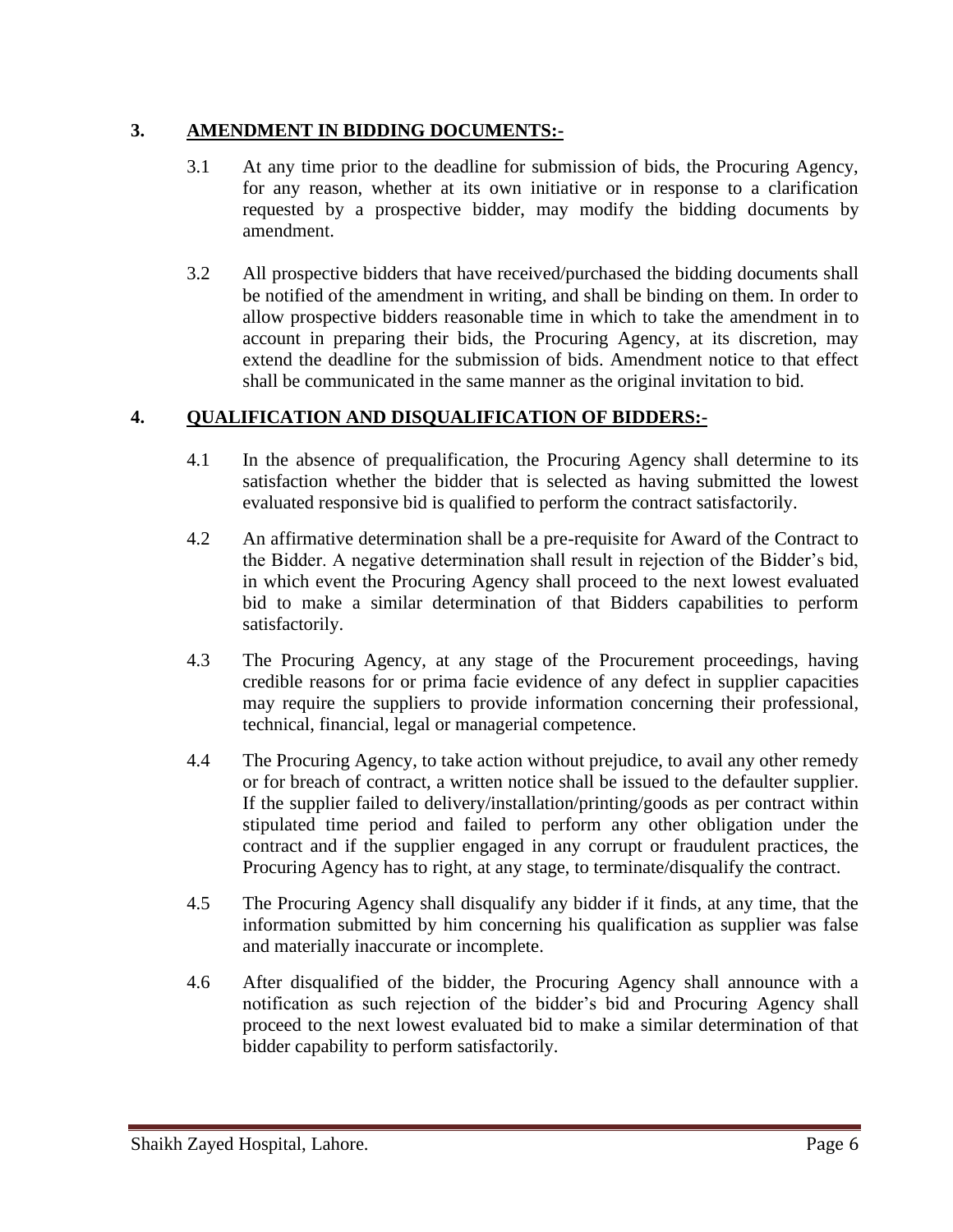#### **5. BLACKLISTING:-**

- 5.1 The Procuring Agency, at any stage, found consistently failed to provide unsatisfactory performance/obligation of bidders or found to be indulging incorrupt or fraudulent practices shall be blacklisted.
- 5.2 The Procuring Agency shall give an opportunity of hearing with the notification, with recorded reasons to the bidders before such passed the orders.
- 5.3 The bidder/aggrieved person shall answer within **30 days** in writing, the act or omission misrepresentation, attempt to mislead or avoid any obligation and fraud. Otherwise the Procuring Agency shall determine the blacklisted of such defaulter firms and shall be issued a Notification as black listed the firm and submitted to the bidders and PPRA office with the approval of Competent Authority.

#### ❖ **PREPRARATION OF BIDS**

#### **6. BID FORM AND PRICE SCHEDULE:-**

The Bidder shall complete the Bid Form and an appropriate Price Schedule furnish in bidding documents (Annex-A Form), indicating the goods to be supply, a brief description of the goods, specification, Taxes, quantity, Prices.

#### **7. PERIOD OF VALIDITY OF TENDER:-**

The tender shall be remained valid and may be made open and binding for a period of 12 months from the date of opening the tender. **Grace Period of 01 month shall be considered after 12 months of tender validity**.

#### **8. EARNEST MONEY/BID SECURITY:-**

Each tender must be accompanied by an earnest money of Rs.100000/- (Rs.One Lac only)`. Earnest money shall be in favor of the ADMINISTRATOR Shaikh Zayed Hospital, Lahore in the form of Demand Draft/Pay Order drawn on any schedule Bank.

**NOTE:** - Cheque and / or cash will not be accepted. The Earnest Money of unsuccessful bidders shall be returned, after Delivery of supplies/goods from the successful bidder or if all the bids are rejected after such rejection or Thirty (30) Days from the date of opening the bids.

The Earnest money of the successful bidder shall be returned after completion of goods/supply of agreement/contract, If the bidder to whom the contract is awarded refuses or neglect to issue policy, neglects to execute the whole Agreement/some items or fail to, the amount of Earnest money will be forfeited.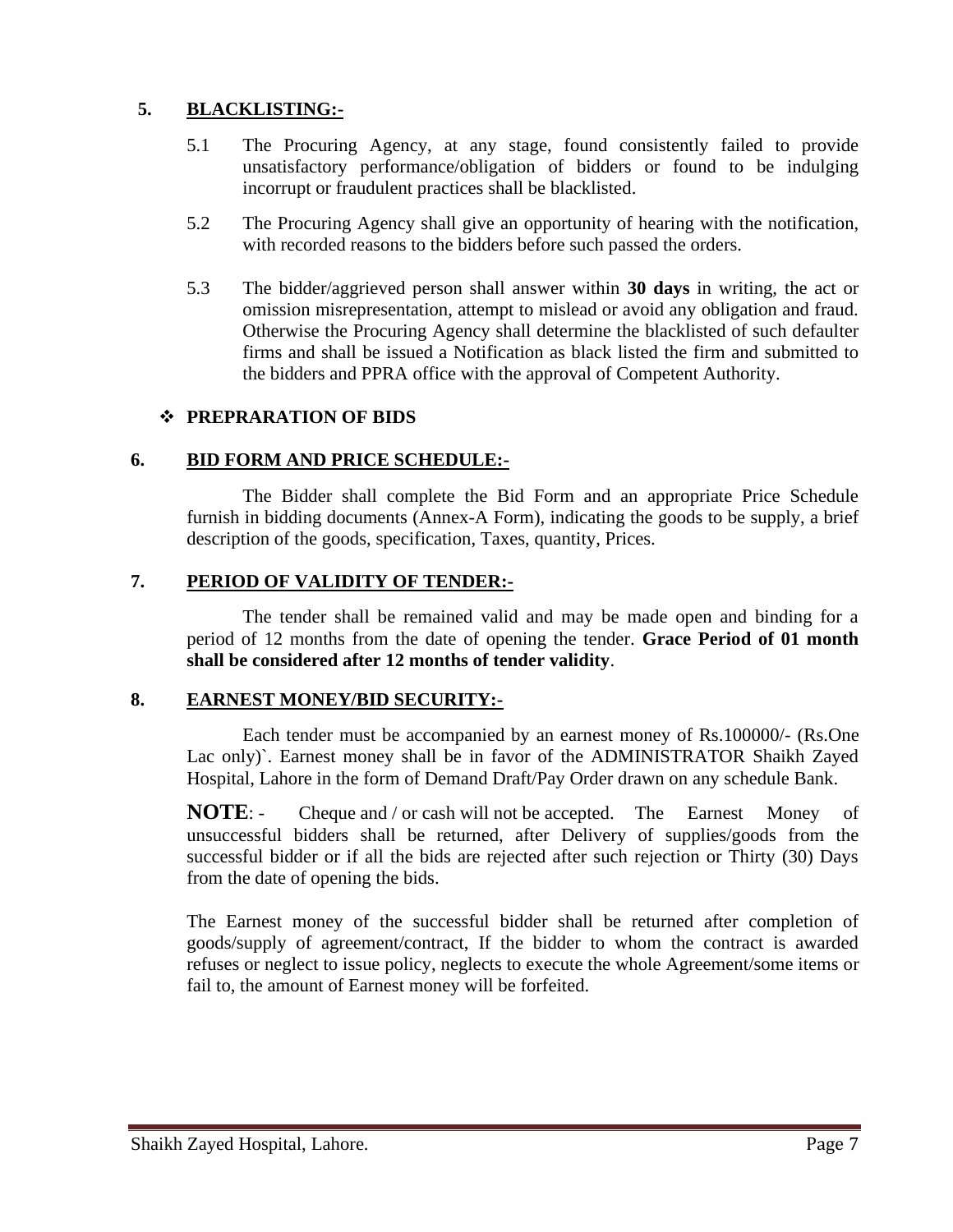#### ❖ **METHOD OF BIDDING (SINGLE STAGE TWO ENVELOPS BIDDING PROCEDURE)**

**As per Rule No. 36 (b) single stage two envelope procedures shall be followed.** The bid shall be a single package consisting of two separate envelopes, containing separately the Financial and Technical proposals.

#### **9. TECHNICAL EVALUATION CRITERIA:-**

| Evidence of registration with income tax department (NTN).                                | Compulsory |
|-------------------------------------------------------------------------------------------|------------|
| Professional tax payment certificate.                                                     | Compulsory |
| Certificate of sound financial position from the banker of last 02 years.                 | Compulsory |
| Documentary evidence of physical existence of the office premises of the firm.            | Compulsory |
| General Sale Tax Registration Number.                                                     | Compulsory |
| ATL Copy.                                                                                 | Compulsory |
| <b>PST Registration Copy.</b>                                                             | Compulsory |
| List of institutions served by the firm, both in private as well as government<br>sector. | Compulsory |
| <b>Technical Broacher</b>                                                                 | Compulsory |

#### **10. CLARIFICATION, INTERPRETATIONS:-**

- 10.1 Any information, clarifications, interpretations sought by the intending Bidder (s) must be referred to the ADMINISTRATOR, Shaikh Zayed Hospital, Lahore in writing not later than six days prior to the date of submission of tenders, who will issue necessary interactions in writing to all Bidders simultaneously, which will become a part of the contract.
- 10.2 The Bidders shall sign copies of all such agenda and submit them together with the tender documents and tender drawings. Verbal discussions shall not be considered binding. No extension in the closing date shall be demanded on account of any such clarification and/or interpretation having been received late.

#### **11. AWARD OF CONTRACT:-**

The bidder with most advantageous bid, if not in conflict with any other law, rules, regulations or policy of the Government, shall be awarded the contract, within the original or extended period of bid validity.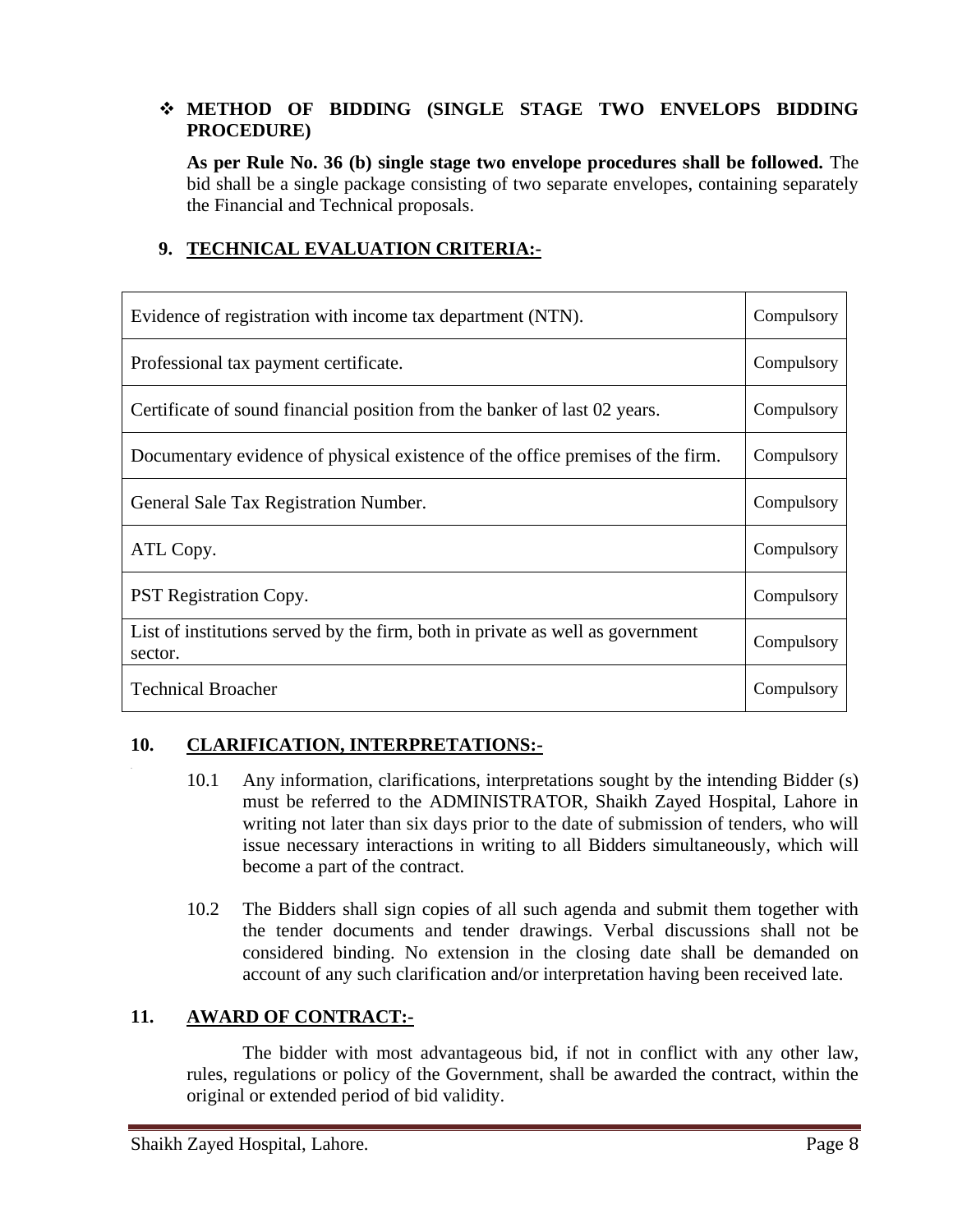#### **12. PROCURING AGENCY'S RIGHT TO VARY QUANTITIES AT TIME OF AWARD.**

The Procuring Agency reserves the right to increase or decrease, the quantity of goods/supply originally specified in the Price Schedule/bill of quantity and Schedule of Requirements without any change in unit price or other terms and conditions prior to award of contract or after the award of contracts but such increase or decrease shall not be more than **15%** of the contract cost.

#### **13. REDRESSAL OF GRIEVANCES BY THE PROCURING AGENCY:-**

- 13.1 The procuring agency shall constitute a committee comprising of odd number of persons, with necessary powers and authorizations, to address the complaints of bidders that may occur prior to the entry into force of the procurement contract.
- 13.2 Any party may file its written complaint against the eligibility parameters, evaluation criteria or any other terms and conditions prescribed in the bidding documents if found contrary to the provisions of the procurement regulatory framework, and the same shall be addressed by the grievance redressal committee.
- 13.3 Any bidder feeling aggrieved by any act of the procuring agency after the submission of his bid may lodge a written complaint concerning his grievances within seven days of announcement of the technical evaluation report and five days after issuance of final evaluation report.
- 13.4 In case, the complaint is filed against the technical evaluation report, the GRC shall suspend the procurement proceedings.
- 13.5 In case, the complaint is filed after the issuance of the final evaluation report, the complainant cannot raise any objection on technical evaluation of the report: Provided that the complainant may raise the objection on any part of the final evaluation report in case where single stage single envelope bidding procedure is adopted.
- 13.6 The GRC shall investigate and decide upon the complaint within ten days of its receipt.
- 13.7 Any bidder or party not satisfied with the decision of the GRC, may file an appeal before the Authority within thirty days of communication of the decision subject to depositing the prescribed fee and in accordance with the procedure issued by the Authority. The decision of the Authority shall be considered as final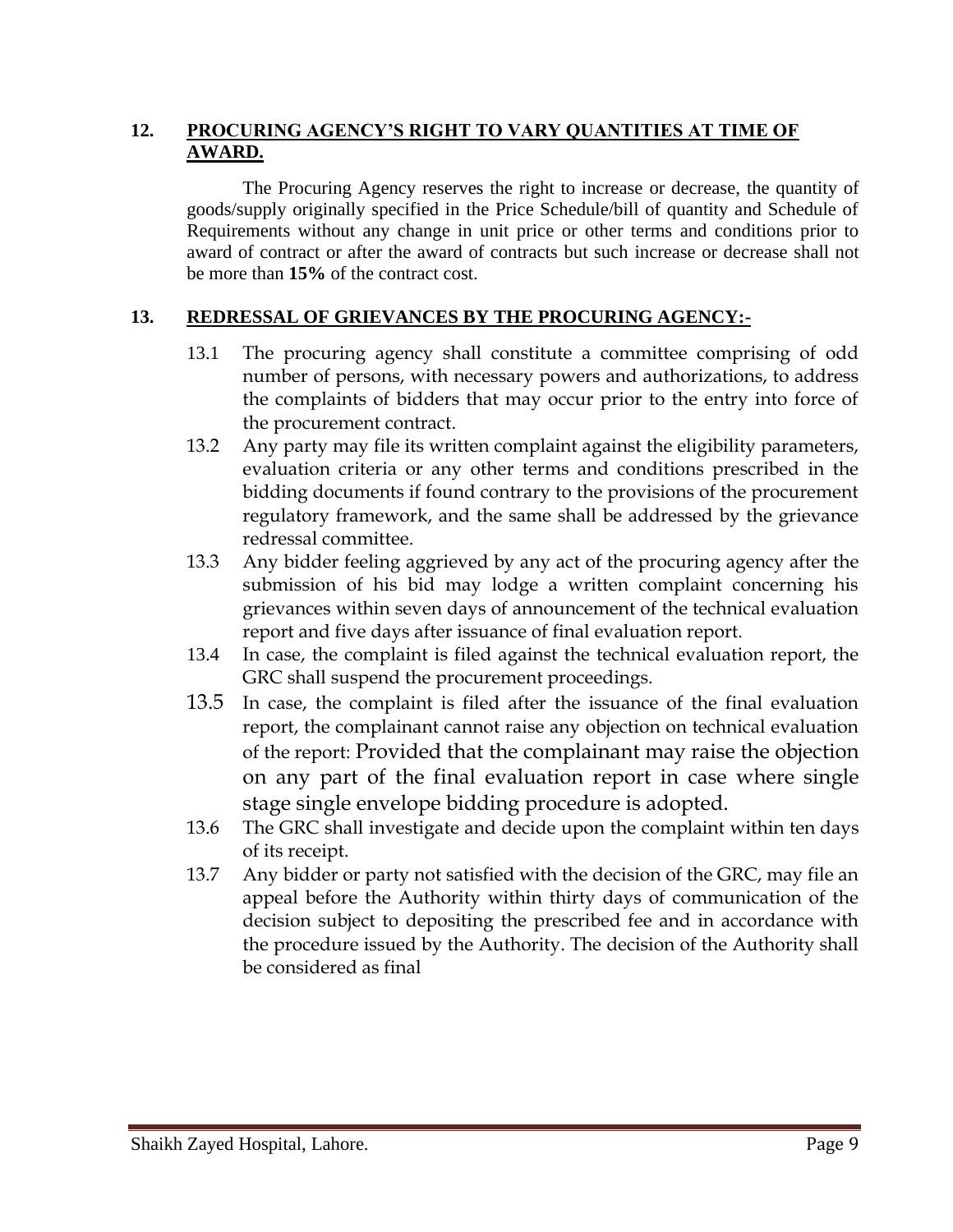#### ❖ **GENERAL CONDITIONS OF CONTRACT**

#### **14. CONTRACT DOCUMENTS AND INFORMATION:-**

- 14.1 The Supplier shall not, without the Procuring Agency's prior written consent, disclose the contract, or any specification, plan, drawing, pattern, sample, or information furnished by or on behalf of the procuring agency in connection there with to any person other than a person employed by the supplier in the performance of the contract. Disclosure to any such employed person shall be made in confidence and shall extend only so far as may be necessary for purposes of such performance.
- 14.2 Any documents, other than the contract itself, enumerated in general terms and condition, shall remain the property of the Procuring Agency and shall be returned (all copies) to the procuring agency on completion of the supplier's performance under the contract it so required by the procuring agency.
- 14.3 In case of requirement, Procuring Agency/Technical Evaluation Committee may inspect the premises of bidder to inspect the Technical and Managerial Capability/setups for ensuring proper after sales services.

#### **15. SUBMISSION OF SAMPLES: -**

- 15.1 The samples shall be submitted before supply and approved by the ADMINISTRATOR or Concern Department Head of SZH.
- **15.2** The Procuring Agency may receive the supply of Computer items on (A**s required).**

#### **16. INSPECTION OF SAMPLES/SUPPLY:-**

- 16.1 The Procuring Agency or its representative shall have the right to inspect and/ or to confirm their conformity to the contract specifications at no extra cost to the Procuring Agency. The Procuring Agency can also right to physical examination/inspection for supply/goods in accordance before the approved sample and after receiving supply as decided by the Procuring Agency.
- 16.2 The Procuring Agency may be extended the period **up to 01 month for supply of goods** after receiving the application from bidders with the remarks/reasons/justification before at least one week before the last date of supply.

#### **17. TERMINATION FOR INSOLVENCY (BANKRUPT):-**

The Procuring Agency may at any time terminate the contract by giving written notice of 01 month time to the supplier if the supplier becomes bankrupt or otherwise insolvent. In this event, termination shall be without compensation to the supplier,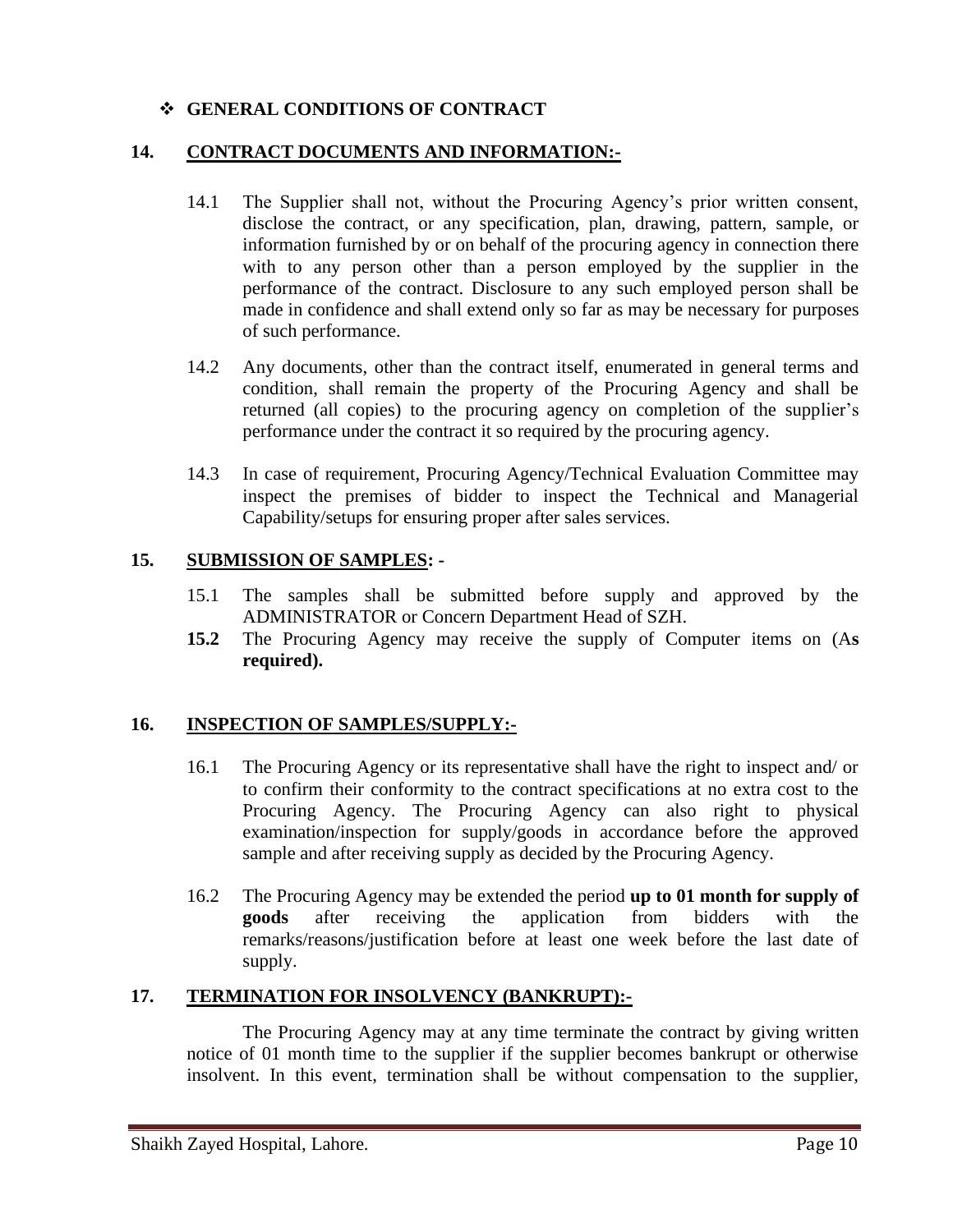provided that such termination shall not prejudice or affect any right of action or remedy which has accrued or shall be accrue thereafter to parties.

#### **18. INCIDENTIAL SERVICES/CHARGES:-**

The Procuring Agency will not pay any extra amount against any expenditure as incidental services incurred on it as the contract shall be fixed amount contract and include all costs. The Procuring Agency will provide all necessary documents/designs/samples for facilitation but no amount to be given in any case except the contracted amount.

#### **19. ALTERATION IN TENDERS:-**

18.1 No alteration shall be made in the form of tenders or the accompanying documents and in case such alteration is made or the bill of quantities is not properly filled in, or the instructions are not fully complied, the tender may be rejected.

18.2 Accept where otherwise specified the rates quoted in the tender shall be composite as per details in BOQ and the correspondence specification and shall be comprehensive including all taxes, duties, other inputs, all incidental charges, overheads, labour, tools, plants, equipment, transport and profits etc.

18.3 The rates shall be quoted in both words and figures, in case of any discrepancy in the quoted figures and words, the rates shall be taken correct. In the event of there being a discrepancy between the unit rate and the total amount entered for any time in the bid sheet, the rate will be taken as correct and the total amount will be adjusted accordingly when the tender is being examined.

#### **20. SUBMISSION OF TENDER:-**

19.1 Tenders should be submitted strictly accordingly to the items specifications  $\&$ conditions mentioned in this Tender Document. Conditional tenders will not be accepted.

19.2 The completed tenders shall be enclosed in the self-addressed envelope provided for this purpose. The envelope should be properly sealed and filled out with the Bidders's Name and Address and delivered in person/registered mail to the following address:-

#### **21. CONFIDENTIAL:-**

All receipts of these documents for the purpose of submitting a tender (whether they submit a tender or not) shall treat the detail of these documents as private and confidential. All specifications, drawings and other documents supplied by the Employer for the bidding purpose shall be returned with the tender bid. Bidders unable to bid shall also return the same on the date of opening to the tender.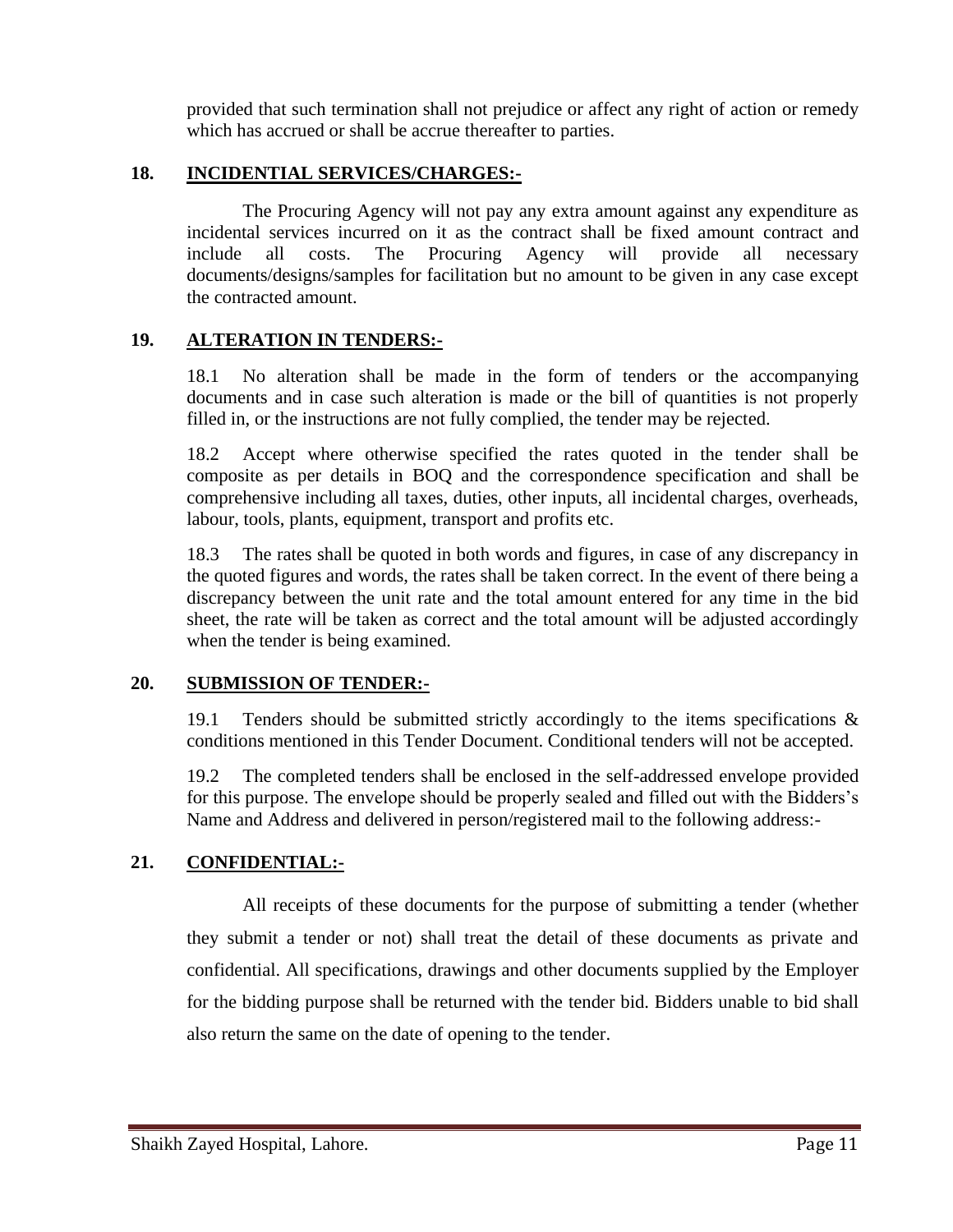#### **22. ARBITARTION AND RESOLUTION OF DISPUTES.**

The Procuring Agency may resolve after coming disputes between the parties to the contact through arbitration/mediation.

If, after **30 days** from the commencement of such informal negotiations, the Procuring Agency and the supplier have been unable to resolve amicably a Contract dispute, either party may require that the dispute be referred to the Arbitrator for resolution through arbitration.

In case of any dispute concerning the interpretation and / or application of this contract shall be settled through arbitration. The Arbitrator will be appointed with mutual consent of both the parties. The decisions of the Arbitrator shall be final and binding on the Parties.

#### **ADMINISTRATOR**

Shaikh Zayed Hospital, Lahore.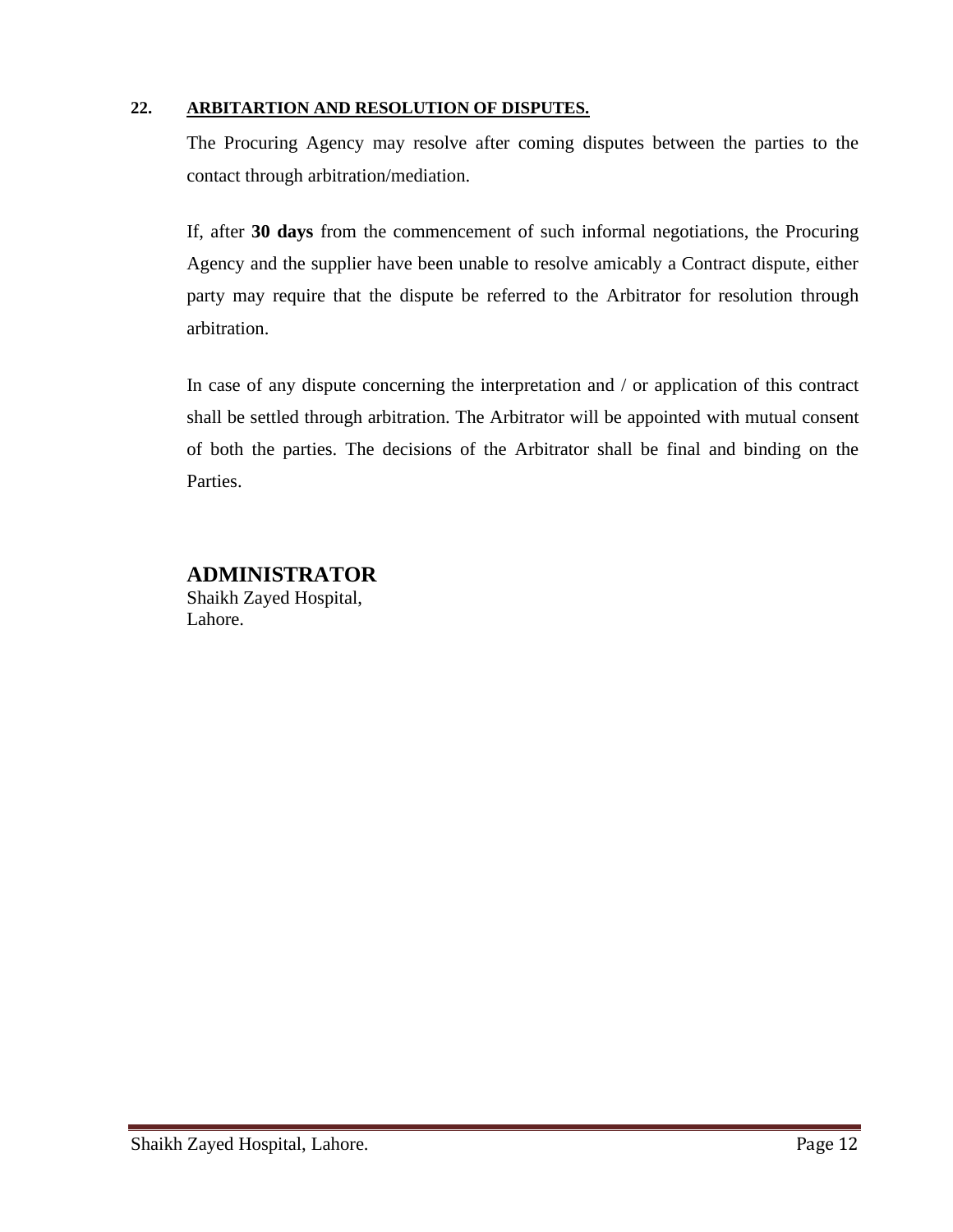- 1. Bid should be accompanied by a Bank Draft/CDR fixed by the procuring agency in the name of Administrator Shaikh Zayed Hospital Lahore.
- 2. Rates shall be quoted on the tender documents. Items not quoted on the tender documents should be scored out. Rates quoted other than tender items will not be acceptable.
- 3. All taxes shall be deducted from bill according to the **Government Rules.**
- 4. The approved rates of the required items shall be valid for one year from the date of award letter.
- 5. The approved contractor will supply the material within the stipulated period mentioned in the supply order and if fails no notice will be served and purchase will be made from the second lowest bidder or from the open market at the risk and cost of defaulter firm or CDR will be forfeited.
- 6. The material supplied by the approved contractor must be confirmed according to the specifications. If any material part of the material found sub-standard or not of the same brand or not in total conformity with the approved sample, whole lot of the material shall be rejected and shall be purchased at the risk and cost of the defaulter supplier from the open market or from the second lowest bidder.
- 7. The supply shall be made with the prescribed period, failing which penalty of 2% will be levied on non-supply items. In case of late supply 0.067% per day will be imposed on late supplied items.
- 8. BLACKLISTED The procuring agency may, for a specified period, debar a bidder or contractor from participating in any public procurement process of procuring agency, if the bidder or contractor has; (a) acted in a manner detrimental to the public interest or goods practices; (b) consistently failed to perform his / her obligation under the contract; (c) not performed the contract up to the mark; or (d) indulged in any corrupt practice.
- 9. The bidder has to be sign on each and every page of the tender documents including these terms & conditions.
- 10. The quantity mentioned of each item in the tender documents is approximate. Increase or decrease in the quantity of each item will be the sole discretion of the hospital authorities as mentioned in clause No 11of tender documents.
- 11. The contract will be signed within the stipulated period mentioned in the award letter and if failed no notice will be served and purchase will be made from the second lowest bidder or from the local market at the risk & cost of defaulter firm and CDR will also be forfeited.
- 12. The following essential documents of the bidder / supplier are required with tender for qualifying the bidding process as a basic eligibility and after that bidders are finally evaluated on the lowest evaluated bid / rate basis.
	- Evidence of registration with income tax department (NTN).
	- Professional tax payment certificate.
	- Certificate of sound financial position from the banker of last 02 years.
	- Documentary evidence of physical existence of the office premises of the firm.
	- General Sale Tax Registration Number.
	- ATL Copy.
	- PST Registration Copy.
	- List of institutions served by the firm, both in private as well as government sector.
- 13. Successful bidder should have to sign a Contract Agreement.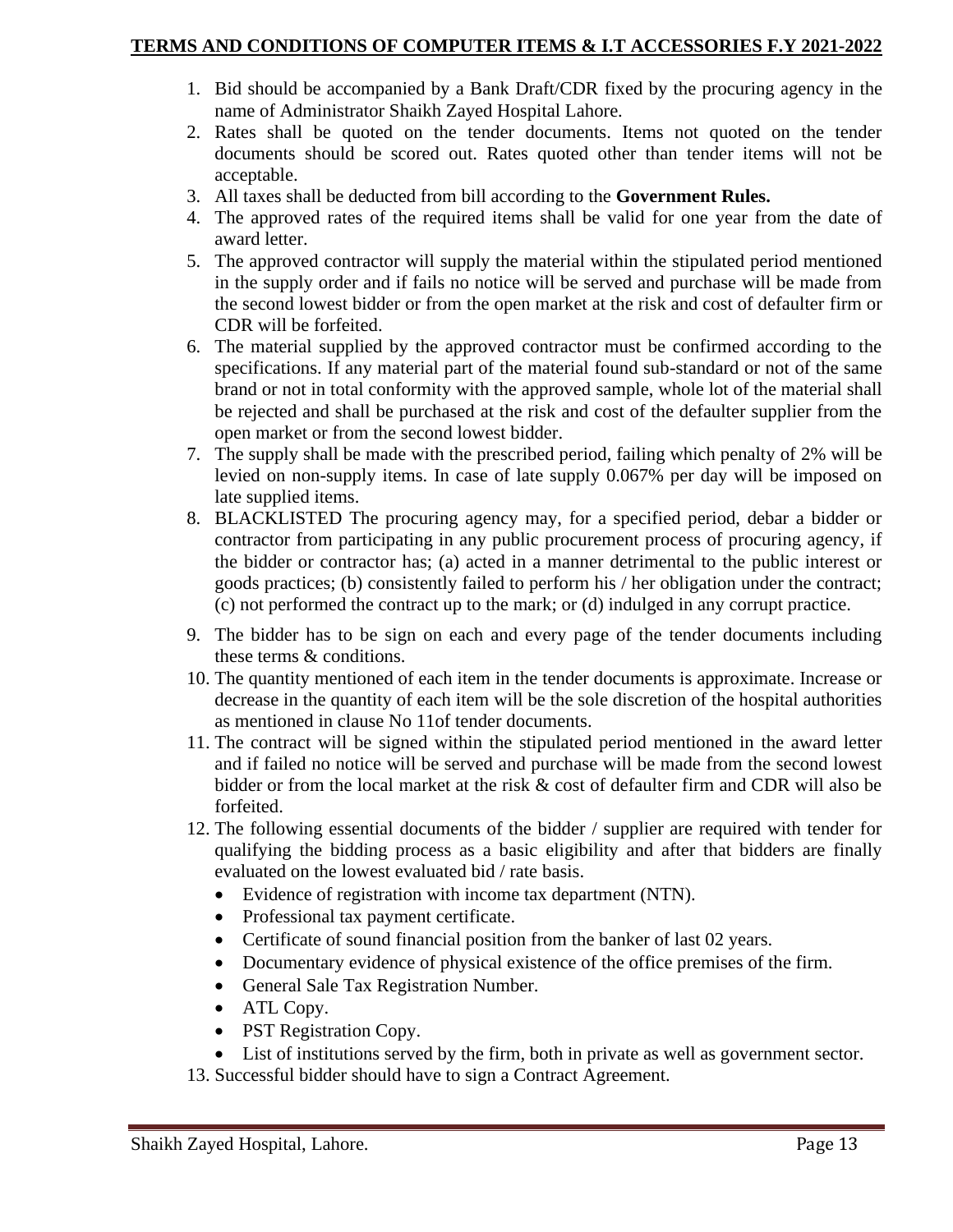- 14. Tender should reach the undersigned on 25.05.2022 at 11:00 A.M. and will be opened on 11:30AM on the same date.
- 15. **Bid Validity.** The bid shall have a minimum validity period of one hundred and eighty (180) days from the last date of submission of the bid. The procuring agency may solicit the bidder's consent to an extension of the validity period of the bid. The request and the response there to shall be made in writing. If the bidder agrees to extension of validity period of the bid, the validity period of the bid security shall also be suitably extended. The bidder may refuse extension of validity period of the bid, without forfeiting the bid security.
- 16. The bid security shall be returned to the successful bidder on furnishing the performance guarantee @ 10% performance guarantee on Computer Items & I.T Accessories will be deducted as per contract value.
- 17. False / Invalid claim or document submitted by any bidder / contractor will lead to automatic disqualification from tender.
- 18. Parties / contractor / bidder already engaged / involved in any kind of litigation with Shaikh Zayed Medical complex cannot participate in tender.
- 19. The ADMINISTRATOR, SZH reserve the right to accept or reject any or all offers with assigning reason as per rule No.33 (PPRA) Public Procurement Rules 2004.

## **ADMINISTRATOR**

…………………………………………………………………………………………………..

\_\_\_\_\_\_\_\_\_\_\_\_\_\_\_\_\_\_\_\_\_\_\_\_\_\_\_\_\_\_\_\_\_\_\_\_\_\_\_\_\_\_\_\_\_\_\_\_\_\_\_\_\_\_\_\_\_\_\_\_\_\_\_\_\_\_\_\_\_

\_\_\_\_\_\_\_\_\_\_\_\_\_\_\_\_\_\_\_\_\_\_\_\_\_\_\_\_\_\_\_\_\_\_\_\_\_\_\_\_\_\_\_\_\_\_\_\_\_\_\_\_\_\_\_\_\_\_\_\_\_\_\_\_\_\_\_\_\_

#### **ACCEPTANCE**  I ACCEPT AND WILL ABIDE BY THE ABOVE TERMS OF CONTRACT.

(Signature of Contractor)

\_\_\_\_\_\_\_\_\_\_\_\_\_\_\_\_\_\_\_\_

**M/s**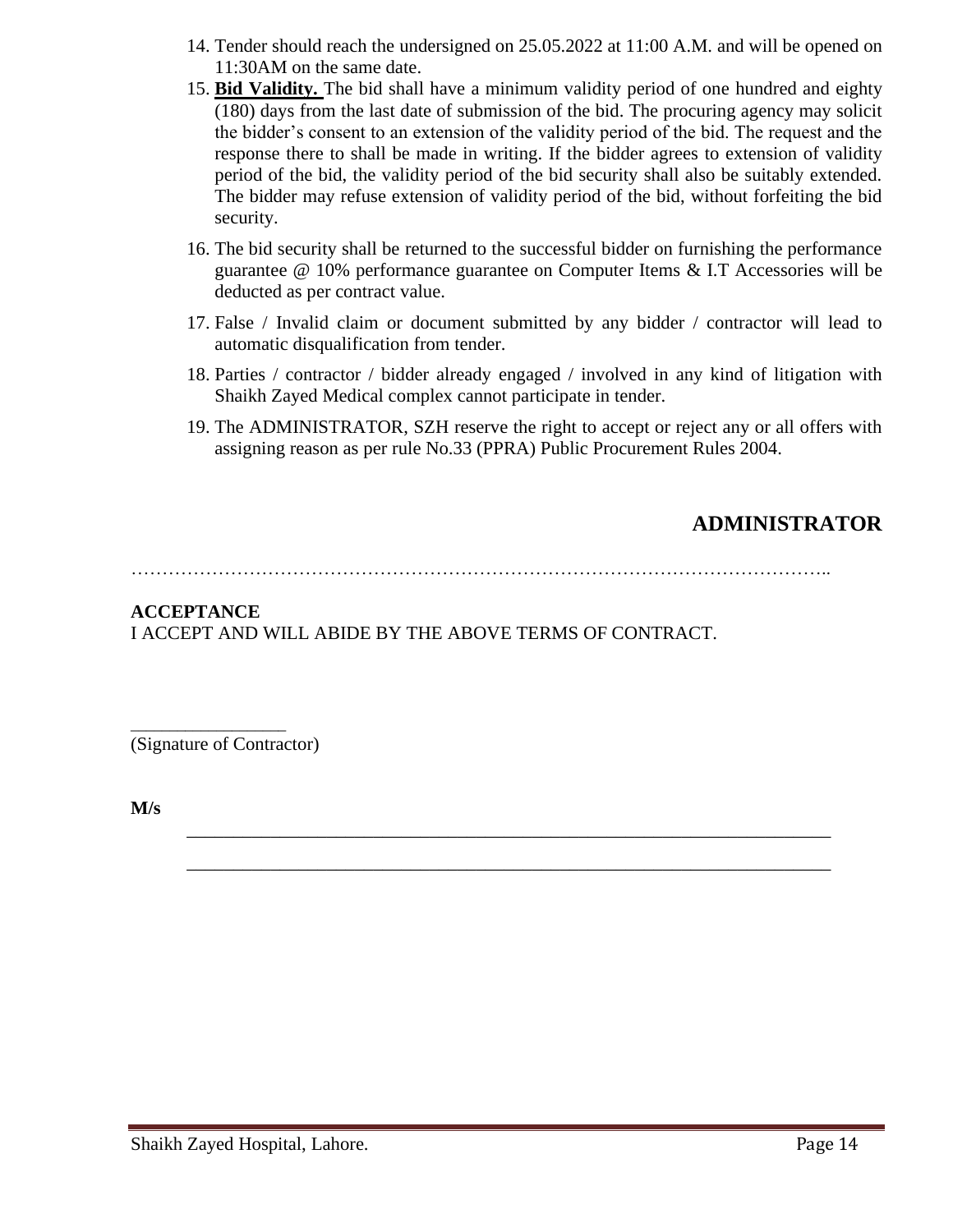# (Annexure-1)

## **BID FORM**

 Date: - ------------------- Name of the Item: - Tender for Computer Items & I.T **Accessories** Financial Year 2021-22

#### To: **ADMINISTRATOR** Shaikh Zayed Hospital, Lahore.

Respected Sir,

Having examined the Bidding Documents, the receipt of which is hereby duly acknowledged, we, the undersigned, offer the Tender of Computer Items F.Y 2021-22 and deliver the Computer Items & I.T Accessories 2021-22 specified in and in conformity with the said Biding Documents for the Sum of (Total Bid Amount), (Bid Amount in Words) or such other sums as may be ascertained in accordance with the Schedule of Prices attached herewith and made part of this bid.

We undertake, if our bid is accepted, to deliver the goods in accordance with the delivery schedule specified in the schedule of requirements.

If our bid is accepted, we shall obtain an unconditional guarantee of a bank in the shape of CDR, fixed by the procurement agency for the due performance of the contract, in the form prescribed by the Procuring Agency.

We agree to abide by this bid for a period of (number) days from the date fixed for bid opening under IBD clause 18 of the instructions to bidders, and it shall remain binding upon us and may be accepted at any time before the expiration of that period. Until a formal contract is prepared award, shall constitute a binding contract between us.

We understand that you are no bound to accept the lowest or any bid you may receive. Commission or gratuities, if any, paid or to be paid by us agents relating to this bid, and to contract execution if we are awarded the contract, are listed below.

Name and address of bidder Amount and Currency (If none, state "none").

Dated this day of 2021-22

Signature (in the capacity of)

Duly authorized to sign bid for and on behalf of Attachment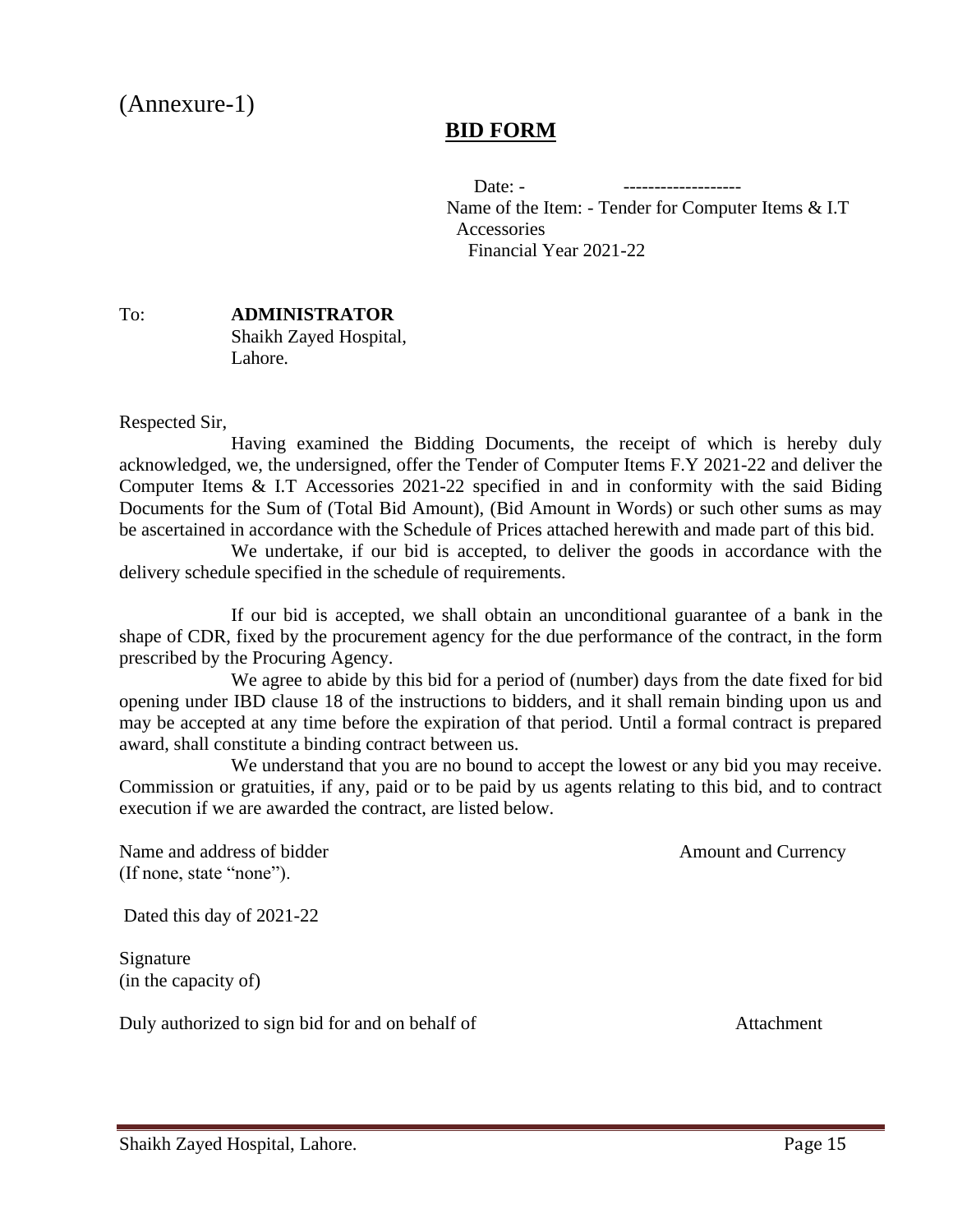# **PRICE SCHEDULE COMPUTER ITEMS**

#### **SPECIFICATION OF COMPUTER ITEMS & I.T ACCESSORIES FOR LIBRARY F.Y 2021-2022**

| Sr# | <b>Items/Description</b>                                                                                                                                                                                                                                                                                                                                                                                                                                                                                                                                                                                                                           | <b>QTY</b> | A/U        | Rate | <b>Total</b> |
|-----|----------------------------------------------------------------------------------------------------------------------------------------------------------------------------------------------------------------------------------------------------------------------------------------------------------------------------------------------------------------------------------------------------------------------------------------------------------------------------------------------------------------------------------------------------------------------------------------------------------------------------------------------------|------------|------------|------|--------------|
| 1.  | HP, DELL or equivalent<br><b>With following Equivalent or Higher</b><br>specifications<br>Type: Computer System (PC) Branded<br>Processor: Intel Core i7 -<br>10700processor(12mb cache, 3.20 GHz(10 <sup>th</sup> )<br>Generation)<br>Video graphics: Intel® UHD Graphics 630<br><b>4K Support:</b> Yes, at 60Hz<br>Display: HDMI, DP<br>Memory: DDR-IV 8GB<br><b>SSD: 256GB NVME / M2</b><br>Hard Disk Drive: SATA 04TB * 3,7200<br>rpm<br>Optical drive: 3.5 DVD+/-RW,<br><b>Connectivity:</b> Wired, wireless, Bluetooth<br><b>Built-in Audio</b><br>LED: 24" (FHD) HDMI display<br><b>Warranty:</b> 1-Years on-site (replacement)<br>warranty | 02         | Nos.       |      |              |
| 2.  | HP, DELL or equivalent<br><b>With following Equivalent or Higher</b><br>specifications<br>Type: Computer System (PC) Branded<br>Processor: Intel Core i3 -10700 processor<br>$(12mb \, cache, 3.20 \, GHz(10th Generation))$<br>Video graphics: Intel Integrated Graphics<br>Memory: DDR-IV 8GB<br>Hard Disk Drive: SATA 500MB,7200 rpm<br><b>Connectivity:</b> Wired, wireless, Bluetooth<br><b>Built-in Audio</b><br>LED: 24" (FHD) HDMI display<br><b>Warranty:</b> 1-Years on-site (replacement)<br>warranty                                                                                                                                   | 13         | <b>Nos</b> |      |              |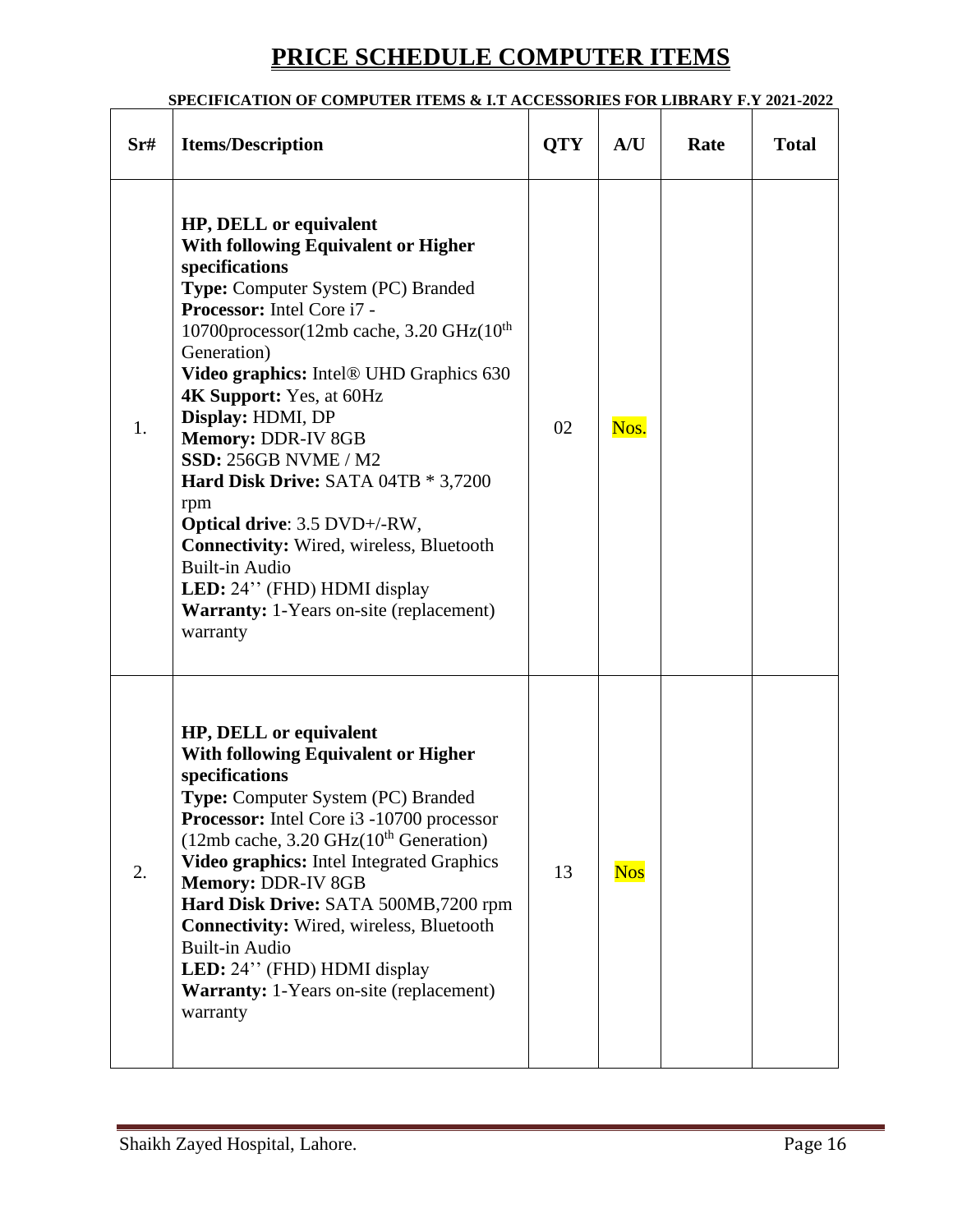| 3. | <b>LaserJet Pro M404dw or equivalent</b><br>With following Equivalent or Higher<br>specifications<br>Type: Black and White Workgroup printer<br><b>Maximum print speed: 40ppm</b><br>Maximum printing resolution: 1200x1200<br>dpi<br><b>Duplex Printing:</b><br>Automatic (printing on both sides)<br>Memory: 256-MB<br>Processor speed: 1200MHz<br>Paper storage: 150 sheets<br>Connectivity: USB, Wired, Wi-Fi<br>USB 2.0, Gigabit Ethernet<br>10/100/1000BASE-T network,<br>802.3az(EEE) 802.11b/g/n / 2.4 / 5 GHZ Wi-<br>Fi radio<br><b>Warranty:</b> 1-Years on-site (replacement)<br>warranty                                                                                                                                                                                                                                   | 02 | <b>Nos</b> |  |
|----|----------------------------------------------------------------------------------------------------------------------------------------------------------------------------------------------------------------------------------------------------------------------------------------------------------------------------------------------------------------------------------------------------------------------------------------------------------------------------------------------------------------------------------------------------------------------------------------------------------------------------------------------------------------------------------------------------------------------------------------------------------------------------------------------------------------------------------------|----|------------|--|
| 4. | Tp-Link Archer A10-AC2600 Wi-Fi<br><b>Router or Equivalent or Higher</b><br>specifications<br>Type: Dual band Wi-Fi Router / AP<br>Standards: IEEE 802.11ac/n/a 5 GHz<br>IEEE 802.11n/b/g 2.4 GHz<br>Wi-Fi Speed: 5 GHz: 1733 Mbps<br>(802.11ac)<br>2.4 GHz: 800 Mbps (802.11n)<br><b>Working Modes: Router &amp; Access Point</b><br>Mode<br>WAN Type: Dynamic IP, Static IP, PPPoE,<br>PPTP,<br>L2TP<br><b>Processor: Dual-Core CPU</b><br><b>Ethernet Port:</b> $1 \times$ Gigabit WAN, $4 \times$ Gigabit<br><b>LAN</b><br><b>Network Security: SPI Firewall, Access</b><br>Control<br>IP & MAC Binding, Application Layer<br>Gateway<br>Wi-Fi Encryption: WEP, WPA, WPA2,<br>WPA/WPA2-Enterprise $(802.1x)$<br>Guest Network: $1 \times 5$ GHz & $1 \times 2.4$ GHz<br><b>Warranty:</b> 1-Years on-site (replacement)<br>warranty | 02 | <b>Nos</b> |  |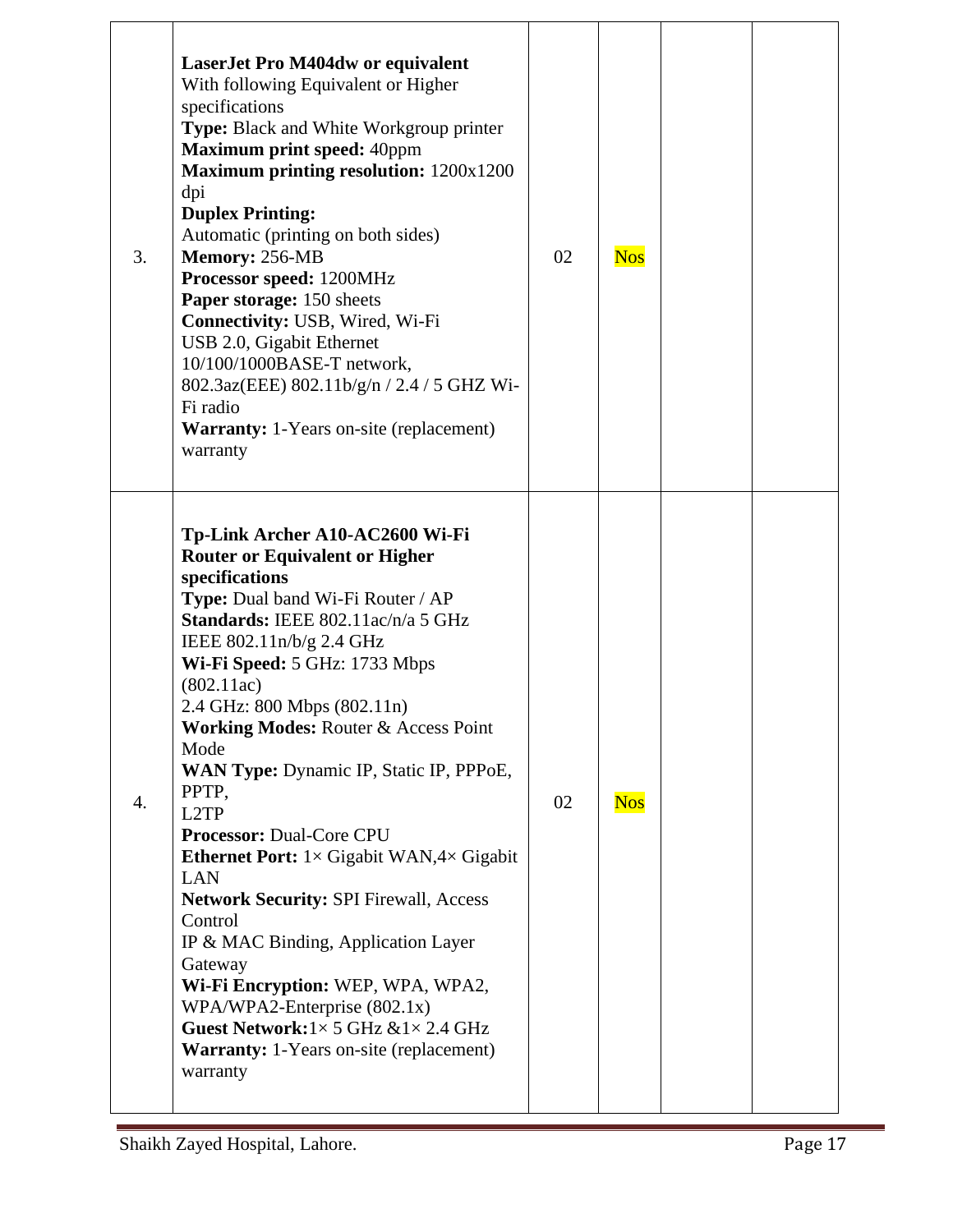| 5.                                                                                                                                                                                                                                            | MikroTik RouterCCR1016-12Gor<br><b>Equivalent or Higher specifications</b><br>1U rack mount, 12x Gigabit Ethernet, LCD,<br>16 cores x 1.2GHz CPU, 2GB RAM,<br>17.8 mpps fast path, Up to 12 Gbit/s<br>throughput, Router OS L6, Dual PSU<br><b>Warranty:</b> 1-Years on-site (replacement)<br>warranty | 01 | $\overline{\text{No}}$ |  |  |
|-----------------------------------------------------------------------------------------------------------------------------------------------------------------------------------------------------------------------------------------------|--------------------------------------------------------------------------------------------------------------------------------------------------------------------------------------------------------------------------------------------------------------------------------------------------------|----|------------------------|--|--|
| 6.                                                                                                                                                                                                                                            | <b>Portable SSD</b> Samsung T5 or Equivalent -<br>1TB                                                                                                                                                                                                                                                  | 02 | <b>Nos</b>             |  |  |
| 7.                                                                                                                                                                                                                                            | <b>Key Board &amp; Mouse:</b> Logitech Wireless<br>Keyboard & mouse Equivalent or higher                                                                                                                                                                                                               | 17 | <b>Nos</b>             |  |  |
| 8.                                                                                                                                                                                                                                            | <b>Computer LED:</b> Dell/HP/Sony 24" (FHD)<br>HDMI display or Equivalent or higher                                                                                                                                                                                                                    | 01 | N <sub>o</sub>         |  |  |
| Note:-<br>In case of discrepancy between unit price and total, the unit price shall prevail.<br>Foreign currency rate will be considered on the date of opening of Financial Bid as per selling<br>rate announced by the National/State Bank. |                                                                                                                                                                                                                                                                                                        |    |                        |  |  |

## **ACCEPTED**:

| SIGNATURE |  |
|-----------|--|
| NAME      |  |
| PHONE     |  |
|           |  |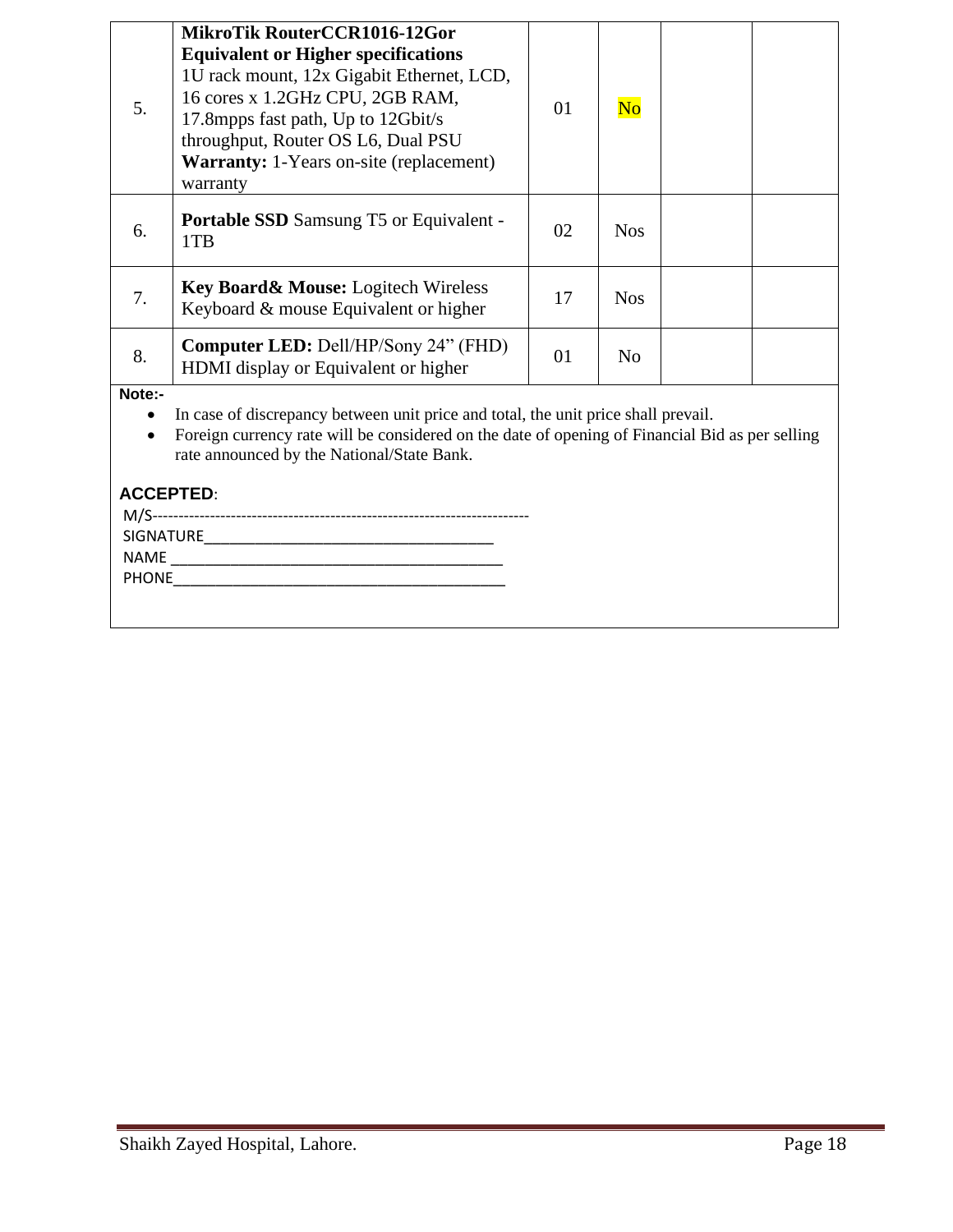## **Contract Agreement for Supply of Computer Items & I.T Accessories**  F.Y- 2021-2022

This Contract made on ------------------------ between Administrator, Sheikh Zayed Hospital, Lahore (hereinafter the purchaser) of the one part.

**AND**

 $M/s$ 

The other part

Whereas the purchaser is desirous that **Computer Items & Accessories** mentioned in the award list be provided by the supplier hereinafter referred to as the goods and has accepted bid of the supplied for the F.Y 2021-2022.

#### **NOW THE CONTRACT WITNESSES AS FOLLOWS:**

The contract shall consist of this contract document and the following documents, referred to there in (hereinafter the contract document). All of which by this reference incorporated herein and made part hereof.

- o CONDITIONS OF CONTRACT
- o LIQUIDATED DAMAGES
- o GENERAL TERMS AND CONDITIONS

1. This contract documents sets forth the entire contract and agreement between the parties pertaining to the supply of **Computer Items & Accessories** described herein and supersedes any and all earlier verbal or return agreement pertaining to the supply of the above Items.

This contract document shall prevail over all other contract documents. In the event of any discrepancy or inconsistency within the contract document then these documents prevail in the other order listed above.

2. In consideration of the payments to be made by the purchaser to the supplier as hereinafter mentioned the supplier hereby covenants with the purchaser provided the items and the remedy any defects herein, in conformity in all respects with the provision of the contract.

3. The purchaser hereby covenants to pay the supplier in consideration of the provision of the General Store Items and the remedy of defects herein, the contract price or such other sum as may become payable under the provision of the contract, at the times and in the manner prescribed by the contract.

4. The total cost depicted in supply order is based on the tentative quantities. In case, the purchaser wishes to increase the quantity as necessitated by the requirement of hospital the same shall be done through an amendment.

5. Any notice under the contract shall be in the form of letter or e-mail notices to either party shall be given at such address or addresses as each party shall specify from time to time by return notice to the other.

#### **CONDITIONS OF CONTRACT DEFINATIONS:**

In this contract the words and expressions shall have the meanings hereby assigned.